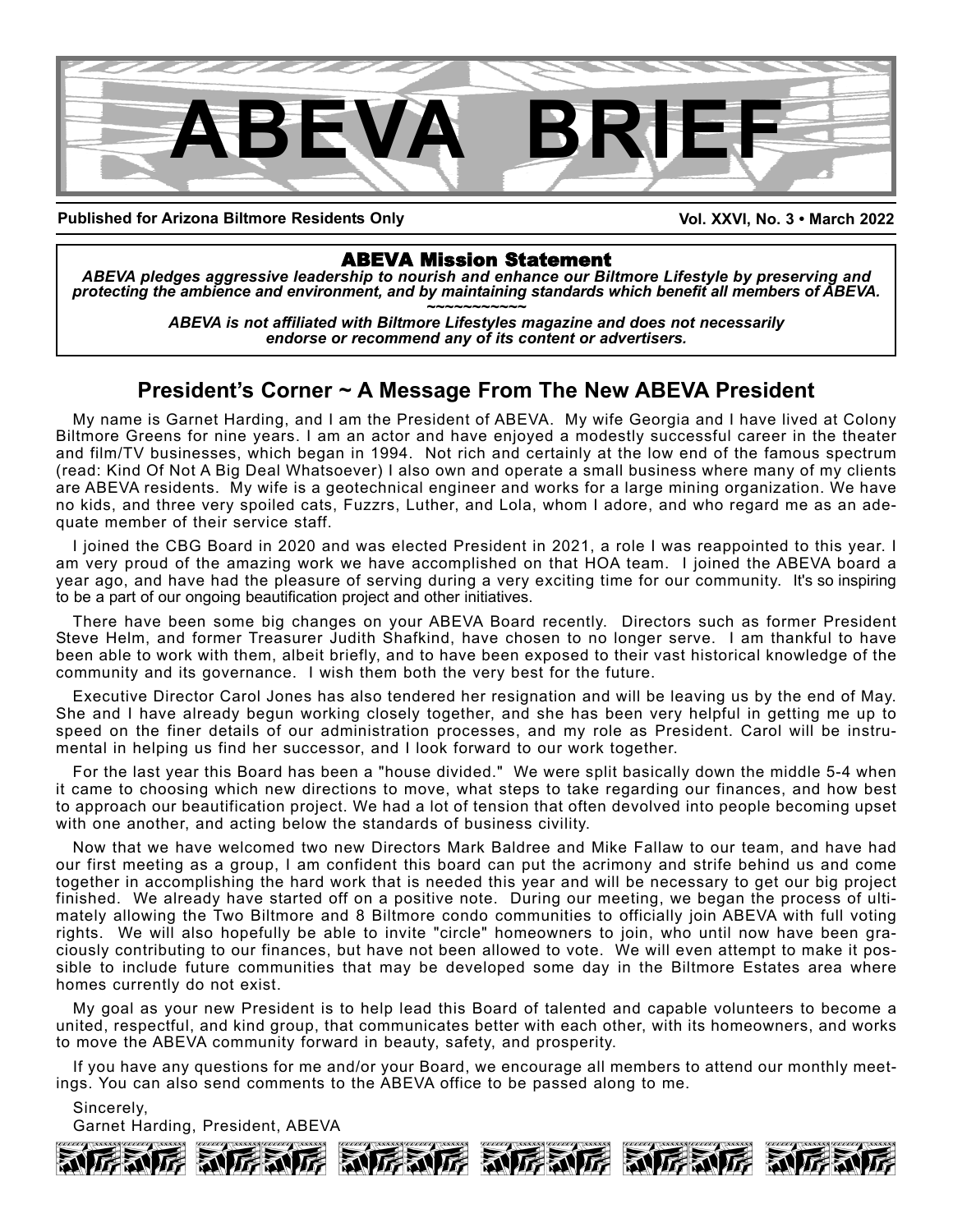# 动厉威厉 动厉威厉 动厉威厉 **FROM THE ABEVA BOARD**

#### **March ABEVA Board Meeting**

The next ABEVA Board Meeting is Monday, March 21st at 5:30 p.m. in the ABEVA office conference room. The meeting will also be held on Zoom; please get the Zoom information at the abeva.com website.

### **2022 ABEVA Board of Directors and Officers**

**The officers for your 2022 ABEVA Board are:**

Garnet Harding – President Bill McKay – Vice President John Lynch - Secretary Keith Mishkin – Treasurer Wes Balmer – Director Will Hawking – Director Mark Baldree – Director Michael Fallaw – Director

The Board wishes to give special thanks to our Treasurer, Judy Shafkind, who resigned after eleven years serving our Biltmore community.

#### **ABEVA Annual Assessments**

As you know, the ABEVA Board raised our annual assessment by \$50 per household this year. Since we have a Reserve Fund of almost \$2.2 million, some homeowners have questioned the need to raise dues. To clarify our reasoning, we have \$1 million over and above what is needed to satisfy our current reserve study, so we have earmarked these funds for our Beautification project. Our emphasis is on the three entrances we control: 24th St./Missouri, Arizona Biltmore Circle/Lincoln, and Colter/32nd St.

We have hired a landscape architect to design our new look, and it was determined that the first step of this substantial project needs to be a complete revamp of our aging infrastructure. We need to build new walls, add new lighting, overhaul drainage, and add the beautiful new landscaping that they designed.

Speaking of infrastructure, we have identified additional operating expenses to cover future projects. For example, we need to continue replacing the ongoing cracking of our 82 lighting fixtures throughout our community at a cost of \$7,500 per. We also have future road repairs and resealing costs to consider. (Yes, inflation is a contributing factor).

Our conclusion was that this dues increase was necessary to continue to improve our community and avoid any possible assessments. We anticipate that as our plans are implemented, you will agree that this is money well spent.  $\clubsuit$ 





### **Security Roving Patrol Update**

*By Josh Holzinger, Security Supervisor*

Over the past couple months there has been an increase in vagrant activity in the area. This has caused a significant increase in thefts. Bicycles are always common. If you have a valuable bicycle, I strongly recommend keeping it inside your residence. Bike cages and bicycle locks are not secure. Vehicles broken into and rifled through are also common. I recommend always locking your doors and never leave anything visible inside. Even something as mundane as an empty box could potentially be thought to have something valuable and be an incentive for your vehicle being broken into. Parking lots suffer the most from vehicle related incidents. Garages have been targeted lately. Criminals look for garages with side access doors hidden from the street and no windows to allow them to turn on the lights and search freely. Any area that borders the canal, golf course, or shopping center is at risk of intruders accessing the property from those avenues. Anytime something happens, please file a police report. The more reports the department gets from the area, the more resources they will dedicate here.

The ABEVA year-end Incident Report, which shows the total number of events recorded by the patrol officers, is posted on the ABEVA website and sent to the Community Managers. The Board also noted that managers for the subassociations should be providing security updates to their respective Board of Directors monthly.

| Name of Incident                   | <b>Total Incidents</b> |
|------------------------------------|------------------------|
| ABANDONED VEHICLE                  | 3                      |
| <b>ALARM</b>                       | $\overline{2}$         |
| <b>BURGLARY</b>                    | $\overline{c}$         |
| <b>COLLISION</b>                   | 5                      |
| <b>DAMAGE TO PROPERTY</b>          | 9                      |
| <b>DISORDERLY CONDUCT</b>          | 4                      |
| <b>DOOR NOT SECURE</b>             | 9                      |
| <b>GARAGE DOOR OPEN</b>            | 61                     |
| GATE                               | 12                     |
| <b>JUNK, LITTER AND DEBRIS</b>     | 13                     |
| <b>LANDSCAPING</b>                 | 25                     |
| <b>LIGHTS OUT</b>                  | 12                     |
| <b>LOST &amp; FOUND</b>            | 5                      |
| <b>LOUD NOISE</b>                  | 4                      |
| <b>OTHER</b>                       | 21                     |
| <b>PACKAGE FOUND</b>               | 3                      |
| PARKING VIOLATION                  | 158                    |
| <b>POLICE - FIRE - EMS ON SITE</b> | 23                     |
| <b>POLICE ON SITE</b>              | $\mathbf{1}$           |
| <b>SUSPICIOUS PERSON</b>           | 9                      |
| <b>SUSPICIOUS VEHICLE</b>          | 5                      |
| <b>THEFT</b>                       | 12                     |
| <b>TRESPASSING</b>                 | 7                      |
| <b>WATER</b>                       | 14                     |
| <b>WILDLIFE</b>                    | 1                      |
| <b>TOTAL REPORTS:</b>              | 420                    |





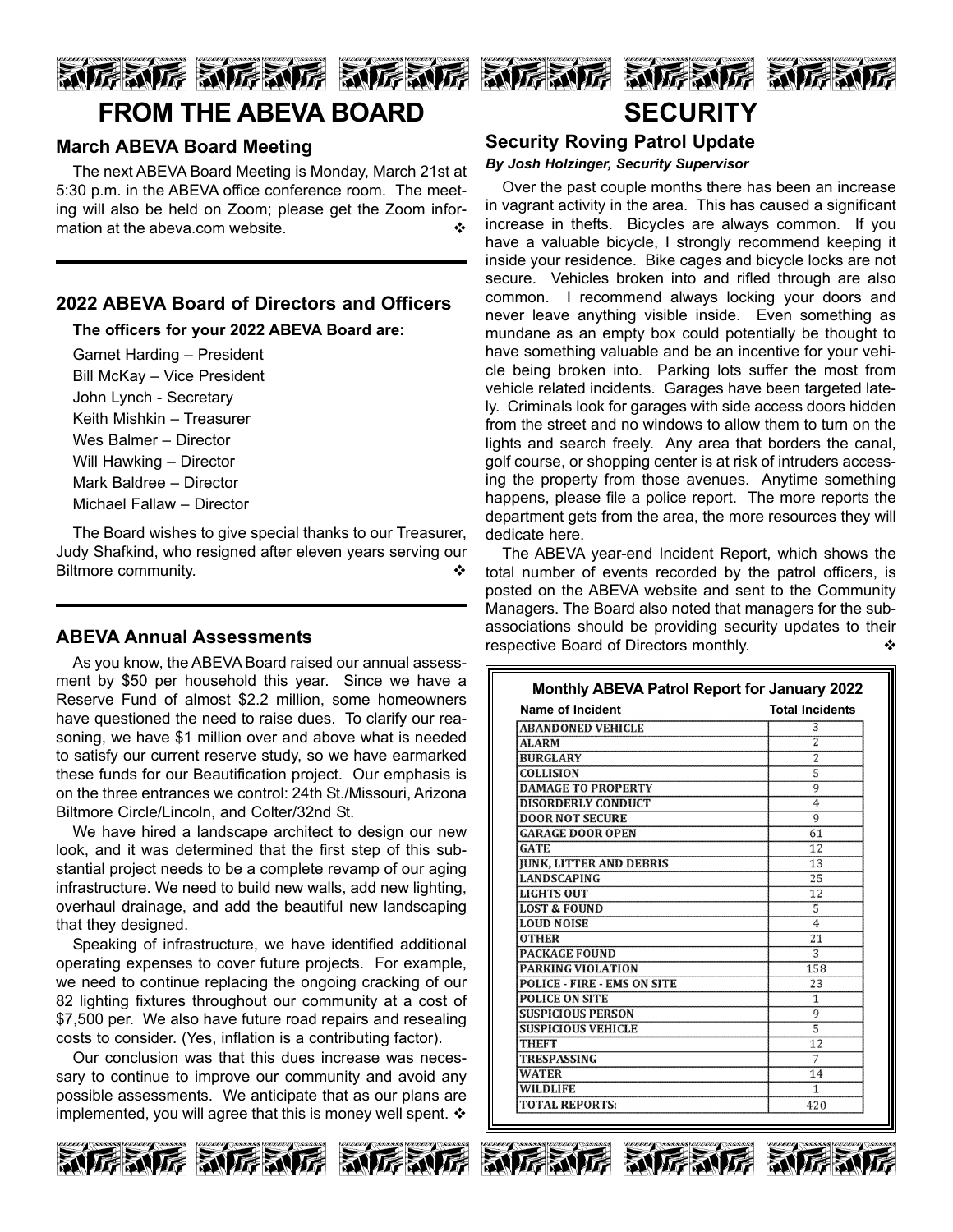

# **SPECIAL OFFERS AND EVENTS Biltmore Ladies Lunch Bunch**

Calling all women who live in one of the Biltmore communities to the Monthly Biltmore Ladies Lunch Bunch (BLLB) Luncheon! BLLB meets the 2nd Thursday of the month at 11:45 a.m. at Frank and Albert's Restaurant's Atrium Room for fun, food, friendship and just a casual time to get to know your neighbors! The next luncheon is Thursday, March 10th. It's BYOM (bring your own money), and RSVP's are needed to help the restaurant out. Please contact Carla Hancock at CHancock@BayEq.com or 602-350-1351 to give your RSVP or if you have any questions.

## **Biltmore Area Partnership**



The next Biltmore Area Partnership Luncheon will be held March 22 the Partnership Networking Luncheon will be held at a private residence in the Biltmore Estates. Our speaker will be former Arizona State Supreme Court Justice Andrew Gould.

Networking will be from 11:30 a.m. to 12 noon when lunch will be served. The speaker will address the attendees from 12:30 p.m. to 1:00 p.m. The cost is \$35 for members and \$40 for non-members. For additional information, please call Ed Rossi at 480-368-0974. Reservations and checks must be sent prior to the luncheon. Send checks made out to the Biltmore Area Partnership to the Biltmore Area Partnership at 3104 East Camelback Road #174, Phoenix, AZ 85016. Information to pay by credit card will be sent.  $\cdot$ 

## **Arizona Biltmore Golf Club News**

We hope to see you at the Arizona Biltmore Golf Club and The Adobe Restaurant during the month of March. Here are a few of the things that are happening.

**Patio Time:** Enjoy the Adobe Restaurant's beautiful patio throughout the month of March. The bar is always open until 6:00 p.m. If you are hungry, you can dine from the afternoon or happy hour menu until 4:00 p.m. Monday through Thursday, and until 5:00 p.m. Friday through Sunday.

**Adobe Happy Hour:** Enjoy Happy Hour drink specials at The Adobe Restaurant. Specials begin at 3:00 p.m. and go until close (6:00 p.m.). Draft specials include \$4 Barn Brew, \$4 Bud Light, \$4 Domestic Cans, and \$5 Seasonal Craft Selection; Wine Specials include \$5 House White/Red and Bubbles; and all Craft Cocktails are \$8.

**Golf Clinics and Lessons:** From adult golfers just taking up the game and juniors learning the fundamentals, to golfers who want to break 100, 90, 80 or even 70, Tina Tombs is here to help with weekly golf clinics and lessons. Learn more and sign up for all the classes and programs at the website at www.tinatombsgolf.com. **Adobe Curbside Takeout:** The Adobe Restaurant continues to offer curbside takeout service from 8:00 a.m. to 3:00 p.m. daily. The takeout menu offers a full menu of favorites, plus beer, wine and soft drinks are available. To view The Adobe Restaurant's Takeout Menu, visit the website at www.theadoberestaurant.com and click the menu button. To place an order, call 602-468-9160.

**Specials at The Arizona Biltmore Golf Club:** The Arizona Biltmore Golf Club offers great ways to play and save:

- I Sunday Family Day: Kids under 17 play free with a paying adult after 1:00 p.m. (1 child per adult 21 years or older).
- I Lunch Break Special: Enjoy a hot dog, a drink and a bucket of practice balls for just \$15.

**Frontline & Public Service Rate:** As a small token of our appreciation for all they do for the community and country, all frontline workers and first responders (doctors, nurses, police, fire, emergency services and military) will receive \$5 off of their round. Bring up to 3 friends with you at the same rate and enjoy the great conditions. (Must have valid I.D., good for all current and retired personnel).









## **ABEVA Board of Directors**

Garnet Harding – President Bill McKay – Vice President John Lynch - Secretary Keith Mishkin – Treasurer Wes Balmer – Director Will Hawking – Director Mark Baldree – Director Michael Fallaw – Director

**ABEVA Office Information 2525 East Arizona Biltmore Circle, Building D, Ste. 145 Phoenix, Arizona 85016 Hours Mon.-Fri. 8:30 am-5 pm 602-955-1003 phone 602-955-1144 fax Carol Jones, Executive Director**

cjones@abeva.com **Marcia Finberg,**

*ABEVA Brief* **Editor**

MarciaFinberg@gmail.com

**Roving Patrol: 602-369-4776 Police Dept. Non-Emergency: 602-262-6151**

#### **Website Information**

Please visit the website at www.abeva.com. There is a link to pay your annual assessment. You can download many ABEVA documents; CC&Rs, Parking Permission, Architectural Request Form, and more. You may also read board minutes and the *ABEVA Brief* online. ↓

# **Handy Contacts**

City of Phoenix Back-Washing 602.256.3190 Dead Animal Pick-up 602.262.6791 Dog Catcher 602.506.7387 Snake Control 480.894.1625 Fish & Game 602.942.3000 SRP Outages 602.236.8811 Water Department 602.262.6251 Water Department (after hours) 602.261.8000